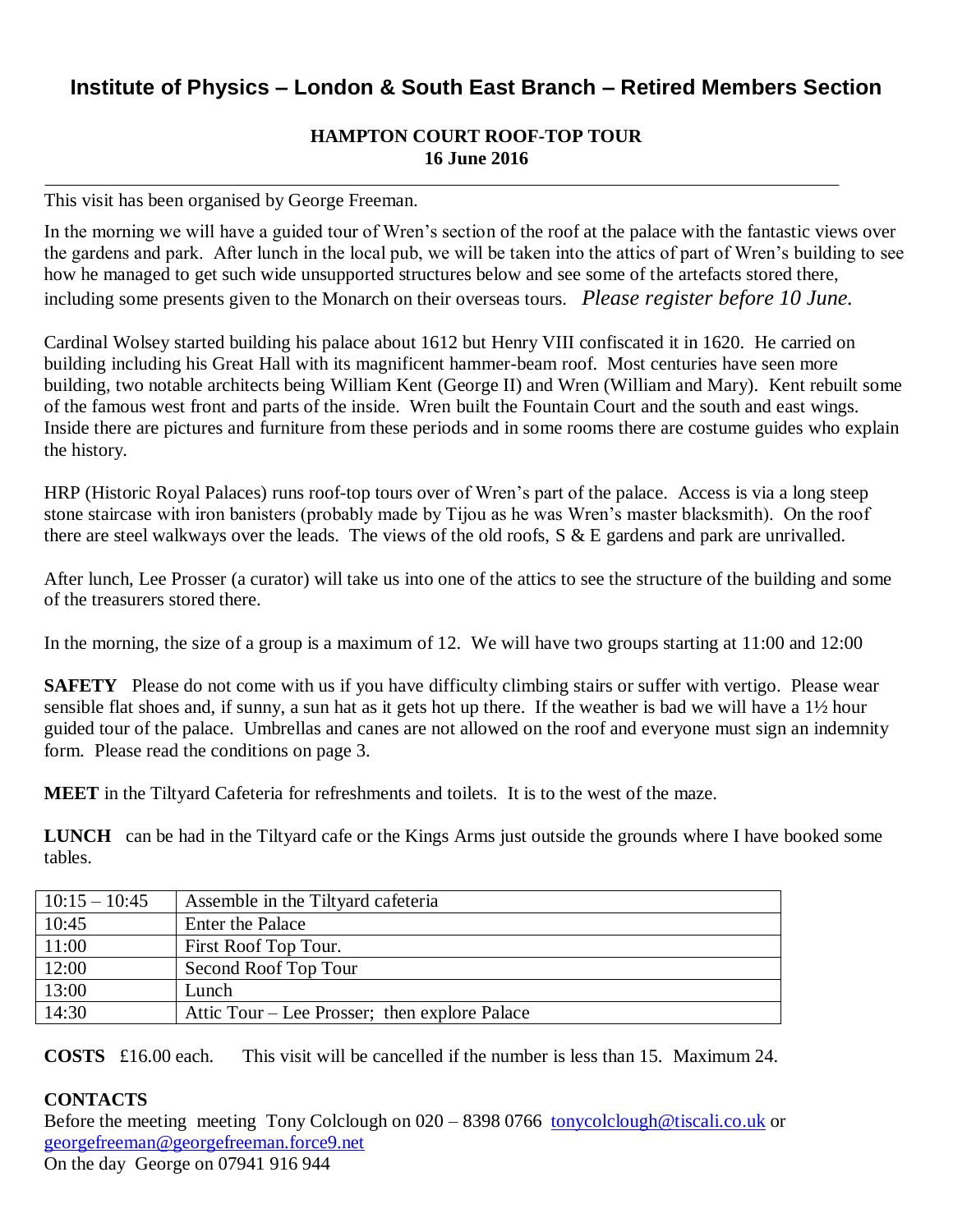

 $A3$ ESHER